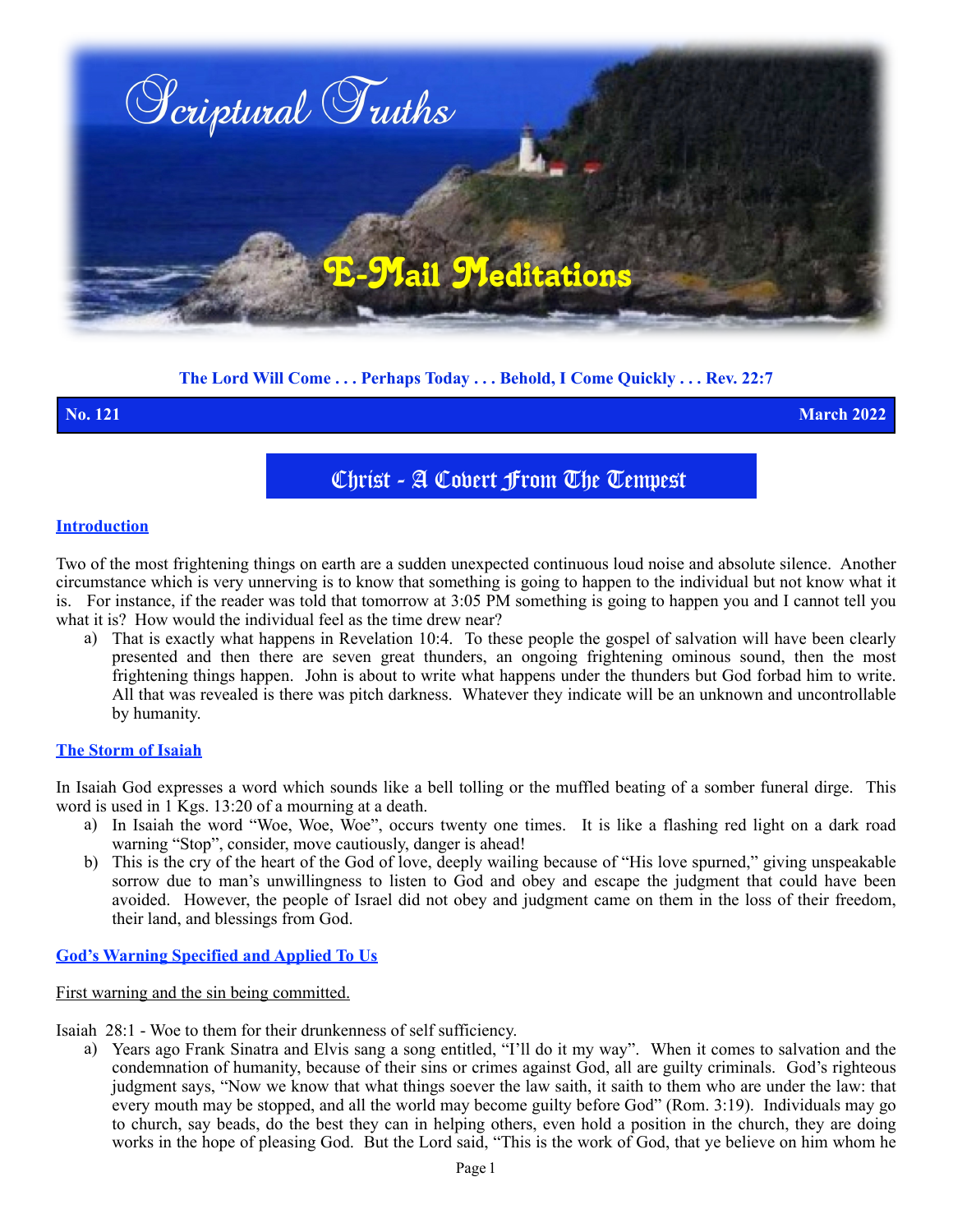hath sent (Jn. 6:29). Either Jesus is a liar or the individual who rejects His salvation through Christ alone is defying God to His face and calling God a liar. By adding their works to the work of Christ they are doing the same as Israel, being self sufficient and being like the song of Frank and Elvis.

- b) Self sufficiency is a declaration that I have no reason to be thankful to God for salvation, I will get to Heaven by my works, God will be satisfied with my good and serious endeavours. However, for salvation the individual must learn what it is to be dependent on God and Christ.
	- i) Our backgrounds make us ungrateful to God. We get baptized, confirmed, go to church etc., and taking the free gift of God is so against our nature for to believe means to put dependence on God. Man's 100% independence on God must bow in 100% dependency on God and His salvation. To believe is illustrated by John Patton who was a missionary to the New Hebrides. When it came to translating of the scriptures, he learnt that the word "believe" was translatable by the expression "to lean ones whole weight upon". That is how an individual can be assured they will never go to Hell and will be in Heaven for eternity. They lean all their security for eternity on Christ alone.

## Second warning and the sin committed

Isaiah 29:1 - Woe to them because of their formal dead religiosity.

a) Humanity loves ceremony whither it is a wedding, graduation or religious ceremony. Religious ceremonies can be very delightful to man, the fragrance of the incense, the beauty of the robes and pageantry, the delightfulness of the singing and chanting. However, the scriptures inform us, "Man looketh on the outward appearance, but the LORD looketh on the heart" (1 Sam. 16:7). What then does God see in all the fragrance, beautiful robes and high chanting as? He declares they are dead works (Heb. 9:14). In other words, they are lifeless activities, they can not give everlasting life or support that life in any way. They are living a dead formal religion.

### Third warning and the sin committed

Isaiah 29.15 Woe to them because they think they can hide that which they do from God.

a) Because of sin man's understanding of God is dreadfully deficient. He thinks that God is like himself, that He forgets things or cannot see what man is doing. How foolish for the God of the Scriptures knows every move an individual makes, every thought of every mind and every word said. He is omnipresent and all knowing therefore, He knows everything about everyone at all times, in all places irrespective of language or culture (Psa. 139:1-12).

## **God's Remedy For My Sin**

Having shown to humanity that rejecting God's warnings always results in judgment from God. However, He also tells of a glorious way of escape and He offers it as a free gift, in other words, like any gift it is just a matter of acceptance. In unmistakable language God says, "And a man shall be as an hiding place from the wind, and a covert from the tempest; as rivers of water in a dry place, as the shadow of a great rock in a weary land" (Isa. 32:2). This is the core of the Psalmist rejoicing when he said, "Thou art my hiding place; thou shalt preserve me from trouble; thou shalt compass me about with songs of deliverance. Selah" (Psa. 32:7) and "Thou art my hiding place and my shield: I hope in thy word" (Psa. 119:114).

- a) Christ alone is the shelter from the storm of God's judgment in Hell. God has caused to be written so that its truth is unchangeable,"There is ONE mediator between God and men, the man Christ Jesus" (1 Tim. 2:5). Let there be no mistake, it is not "there is one mediator, Christ and my works". In Isaiah it is not "a man doing good works sincerely that are the hiding place." It is 100% dependance on the Lord Jesus Christ.
- b) He is the hiding place, the covering, by His work on the cross.
	- i) For Christ to be that covering, my escape from the tempest of God's wrath, then it necessitated Him becoming the bearer of the tempest. On the cross at Calvary God looked upon Christ as me, and all that I deserve in being forsaken by Him for all eternity. He bore that punishment. **He** was forsaken by God, **He** endured the chastisement that was my due. The tempest of God's executing of judgment that righteously would have come on me, **He** bore my sins penalty.
- b) How secure is Christ as my protection from the wrath to come?
	- i) God is very understanding for He gives me wonderful assurances:
		- 1. The question is asked, "Who shall lay any thing to the charge of God's elect? It is God that justifieth?" (Rom. 8:33). For the individual depending on Christ alone for salvation, there is nothing now to charge the individual with. "He that spared not his own Son, but delivered him up